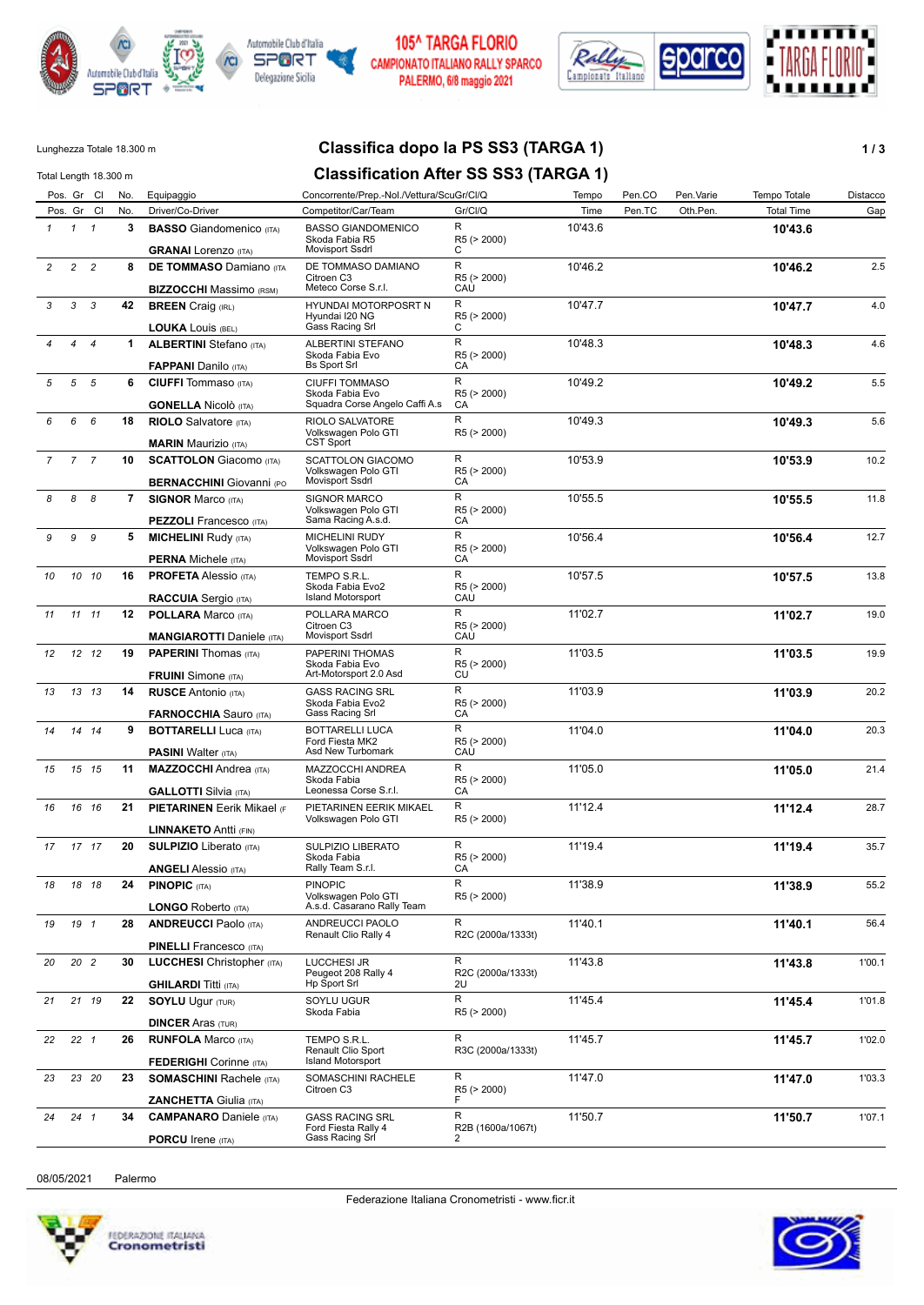



## 105^ TARGA FLORIO CAMPIONATO ITALIANO RALLY SPARCO PALERMO, 6/8 maggio 2021



## Lunghezza Totale 18.300 m **Classifica dopo la PS SS3 (TARGA 1) 2 / 3**

# Total Length 18.300 m **Classification After SS SS3 (TARGA 1)**

|    |                 | Total Length 18.300 m |     |                                                                      | Classification After 33 333 (TANGA T)                                                    |                                        |         |        |           |                   |          |
|----|-----------------|-----------------------|-----|----------------------------------------------------------------------|------------------------------------------------------------------------------------------|----------------------------------------|---------|--------|-----------|-------------------|----------|
|    | Pos. Gr Cl      |                       | No. | Equipaggio                                                           | Concorrente/Prep.-Nol./Vettura/ScuGr/Cl/Q                                                |                                        | Tempo   | Pen.CO | Pen.Varie | Tempo Totale      | Distacco |
|    | Pos. Gr Cl      |                       | No. | Driver/Co-Driver                                                     | Competitor/Car/Team                                                                      | Gr/Cl/Q                                | Time    | Pen.TC | Oth.Pen.  | <b>Total Time</b> | Gap      |
| 25 | $25$ 2          |                       | 36  | <b>RIOLO</b> Ernesto (ITA)<br><b>FLORIS</b> Alessandro (ITA)         | <b>RIOLO ERNESTO</b><br>Peugeot 208<br>CST Sport                                         | R<br>R2B (1600a/1067t)                 | 12'00.1 |        |           | 12'00.1           | 1'16.4   |
| 26 | 26 2            |                       | 27  | <b>VARA Filippo</b> (ITA)                                            | <b>VARA FILIPPO</b><br>Renault Clio Sport                                                | R<br>R3C (2000a/1333t)                 | 12'00.2 |        |           | 12'00.2           | 1'16.5   |
|    |                 |                       |     | <b>RIZZO</b> Ernesto (ITA)                                           | Scuderia Ateneo Motorsport Asd                                                           |                                        |         |        |           |                   |          |
| 27 | 27 <sub>1</sub> |                       | 49  | <b>LANZALACO Giovanni Marc</b><br><b>MARCHICA</b> Antonio (ITA)      | LANZALACO GIOVANNI MARC<br><b>Renault Clio RS Line</b><br>Scuderia Ateneo Motorsport Asd | R<br>R1 (1600a/1333t)<br>UR            | 12'08.0 |        |           | 12'08.0           | 1'24.3   |
| 28 | 28 2            |                       | 51  | <b>NICELLI</b> Davide (ITA)                                          | NICELLI DAVIDE<br>Renault Clio RS Line                                                   | R<br>R1 (1600a/1333t)                  | 12'08.0 |        |           | 12'08.0           | 1'24.3   |
|    |                 |                       |     | PIERI Tiziano (ITA)                                                  | Sport & Comunicazione S.r.l.<br><b>ZANIN MATTIA</b>                                      | R<br>R                                 | 12'08.5 |        |           |                   |          |
| 29 | 29 3            |                       | 50  | <b>ZANIN Mattia (ITA)</b><br><b>CARGNELUTTI Paolo (ITA)</b>          | Renault Clio RS Line<br>Vimotorsport A.s.d.                                              | R1 (1600a/1333t)<br>UR                 |         |        |           | 12'08.5           | 1'24.8   |
| 30 | $30 \t1$        |                       | 25  | <b>PAIRE</b> Ivan (ITA)                                              | PAIRE IVAN<br>Renault Clio RS<br>Winners Rally Team Srl                                  | R<br>R3T (1620 t)                      | 12'12.0 |        |           | 12'12.0           | 1'28.3   |
|    |                 |                       |     | <b>POLLICINO Marco (ITA)</b>                                         |                                                                                          | 2<br>R                                 |         |        |           |                   |          |
| 31 | 314             |                       | 52  | <b>VERBILLI</b> Pier Francesco (IT<br><b>BONAITI</b> Marinella (ITA) | <b>VERBILLI PIER FRANCESCO</b><br>Renault Clio RS Line<br>Publi Sport Racing Asd         | R1 (1600a/1333t)<br>R                  | 12'15.8 |        |           | 12'15.8           | 1'32.2   |
| 32 | 32 <sup>3</sup> |                       | 31  | <b>SANTINI</b> Federico (ITA)                                        | SANTINI FEDERICO<br>Peugeot 208 Rally 4                                                  | $\mathsf{R}$<br>R2C (2000a/1333t)      | 12'16.3 |        |           | 12'16.3           | 1'32.6   |
| 33 | 33 <sub>3</sub> |                       | 33  | <b>ROMEI</b> Gabriele (ITA)<br><b>FARINA Fabio (ITA)</b>             | <b>FARINA FABIO</b><br>Peugeot 208                                                       | 2<br>$\mathsf{R}$<br>R2B (1600a/1067t) | 12'19.3 |        |           | 12'19.3           | 1'35.6   |
|    |                 |                       |     | <b>ZANNI</b> Gabriele (ITA)                                          | Pintarally Motorsport A.s.d.                                                             | 2U                                     |         |        |           |                   |          |
| 34 | 3444            |                       | 32  | <b>CAZZARO Nicola (ITA)</b><br><b>BRUNAPORTO</b> Giovanni (ITA       | CAZZARO NICOLA<br>Peugeot 208 Rally 4<br>Scuderia Palladio S.S.D.                        | R<br>R2C (2000a/1333t)<br>2            | 12'30.5 |        |           | 12'30.5           | 1'46.8   |
| 35 | $\mathcal{I}$   | $\mathbf{1}$          | 43  | <b>GOLDONI</b> Simone (ITA)                                          | <b>GOLDONI SIMONE</b><br>Suzuki Swift Sport Hybrid                                       | R1NAZ<br>RA5H (1600a/1400t)            | 12'36.1 |        |           | 12'36.1           | 1'52.4   |
|    |                 |                       |     | <b>MACORI</b> Eric (ITA)                                             |                                                                                          | 6                                      |         |        |           |                   |          |
| 36 | $1 \quad 1$     |                       | 44  | <b>FICHERA</b> Giorgio (ITA)<br><b>MAZZOCCHI</b> Alessandro (ITA     | <b>FICHERA GIORGIO</b><br>Suzuki Swift Sport Hybrid<br>Meteco Corse S.r.l.               | RA5NH<br>RA5H (1600a/1400t)<br>6       | 12'37.6 |        |           | 12'37.6           | 1'53.9   |
| 37 | 354             |                       | 35  | <b>LOVATI</b> Franceso (ITA)                                         | <b>GASS RACING SRL</b><br>Ford Fiesta                                                    | R<br>R2B (1600a/1067t)                 | 12'43.0 |        |           | 12'43.0           | 1'59.3   |
|    |                 |                       |     | <b>CIUCCI</b> Giacomo (ITA)                                          | Gass Racing Srl                                                                          | 2U<br>$\mathsf{R}$                     | 12'44.9 |        |           |                   |          |
| 38 | 36 5            |                       | 55  | <b>CERIALI</b> Matteo (ITA)<br><b>FERRARIS Luca (ITA)</b>            | <b>CERIALI MATTEO</b><br>Ford Fiesta<br>Biella Motor Team Squadra Cors                   | R1 (1600a/1333t)<br>U                  |         |        |           | 12'44.9           | 2'01.2   |
| 39 | $\overline{c}$  | $\overline{c}$        | 46  | <b>IANI</b> Igor (ITA)                                               | <b>IANI IGOR</b>                                                                         | RA5NH                                  | 12'44.9 |        |           | 12'44.9           | 2'01.2   |
|    |                 |                       |     | <b>PULIANI Nicola (ITA)</b>                                          | Suzuki Swift Sport Hybrid<br>Asd New Turbomark                                           | RA5H (1600a/1400t)<br>6U               |         |        |           |                   |          |
| 40 | 37 5            |                       | 54  | LA FERLA Delfino Maria (ITA)                                         | LA FERLA DELFINO MARIA<br>Renault Clio RS Line                                           | R<br>R2C (2000a/1333t)                 | 12'51.0 |        |           | 12'51.0           | 2'07.4   |
|    |                 |                       |     | <b>ALIBERTO Luigi (ITA)</b>                                          | Team Automobilistico Phoenix                                                             | RA5NH                                  |         |        |           |                   |          |
| 41 | 3               | 3                     | 45  | <b>POGGIO</b> Fabio (ITA)<br><b>BRIANO</b> Valentina (ITA)           | POGGIO FABIO<br>Suzuki Swift Sport Hybrid                                                | RA5H (1600a/1400t)<br>6                | 13'01.5 |        |           | 13'01.5           | 2'17.8   |
| 42 | $4 \quad 1$     |                       | 57  | <b>FORNERIS Alessandro (ITA)</b>                                     | FORNERIS ALESSANDRO<br>Suzuki Swift Sport<br>Meteco Corse S.r.l.                         | RA5NH<br>RA5N (1600a/1400t)            | 13'18.1 |        |           | 13'18.1           | 2'34.4   |
| 43 | $1 \quad 1$     |                       | 58  | <b>CAVAGNETTO Luigi (ITA)</b><br><b>COMINELLI</b> Ivan (CHE)         | <b>COMINELLI IVAN</b>                                                                    | U6<br><b>RS</b>                        | 13'28.0 |        |           | 13'28.0           | 2'44.3   |
|    |                 |                       |     | <b>CRIVELLARO</b> Roberto (ITA)                                      | Suzuky Swift 1.0<br>Mediaprom Racing S.s.d. A R.I.                                       | RSTB10P (1000)<br>6                    |         |        |           |                   |          |
| 44 | $2^{\circ}$     | $\overline{c}$        | 59  | <b>MANTOET</b> Cristian (ITA)                                        | <b>MANTOET CRISTIAN</b><br>Suzuki Swift 1.0 Boosterjet                                   | <b>RS</b><br>RSTB10P (1000)            | 13'34.2 |        |           | 13'34.2           | 2'50.6   |
|    |                 |                       |     | <b>SIMIONI</b> Roberto (ITA)                                         | A.S.D. Millennium Sport Promot                                                           | 6<br>RA5NH                             |         |        |           |                   |          |
| 45 | 5               | $\overline{c}$        | 56  | <b>DENARO</b> Sergio (ITA)<br><b>DE PAOLI</b> Beatrice (ITA)         | <b>DENARO SERGIO</b><br>Suzuki Swift Sport<br>A.S.D. Alma Racing                         | RA5N (1600a/1400t)<br>6                | 13'34.3 |        |           | 13'34.3           | 2'50.6   |
| 46 | 3               | 3                     | 71  | <b>SOLIANI Marco (ITA)</b>                                           | <b>SOLIANI MARCO</b><br>Suzuki Swift 1.0 Boosterjet                                      | <b>RS</b><br>RSTB10P (1000)            | 13'39.4 |        |           | 13'39.4           | 2'55.7   |
|    |                 |                       |     | <b>SPEZZANI</b> Alessio (ITA)                                        | A.S.D. G.R. Motorsport                                                                   | 6<br>Α                                 |         |        |           |                   |          |
| 47 | $\mathcal{I}$   | $\mathbf{1}$          | 39  | <b>MACALUSO Rosario (ITA)</b><br><b>SEVERINO Luca (ITA)</b>          | MACALUSO ROSARIO<br>Citroen Saxo VTS                                                     | K10 (1600)                             | 13'42.6 |        |           | 13'42.6           | 2'58.9   |
| 48 | 4               | $\mathbf{1}$          | 75  | <b>VIRRUSO</b> Andrea (ITA)                                          | <b>VIRRUSO ANDREA</b>                                                                    | <b>RS</b>                              | 13'44.8 |        |           | 13'44.8           | 3'01.2   |
|    |                 |                       |     | <b>GUIDARA</b> Nicola (ITA)                                          | Fiat Grande Punto 1.9 D                                                                  | RSD20 (2000)                           |         |        |           |                   |          |

08/05/2021 Palermo